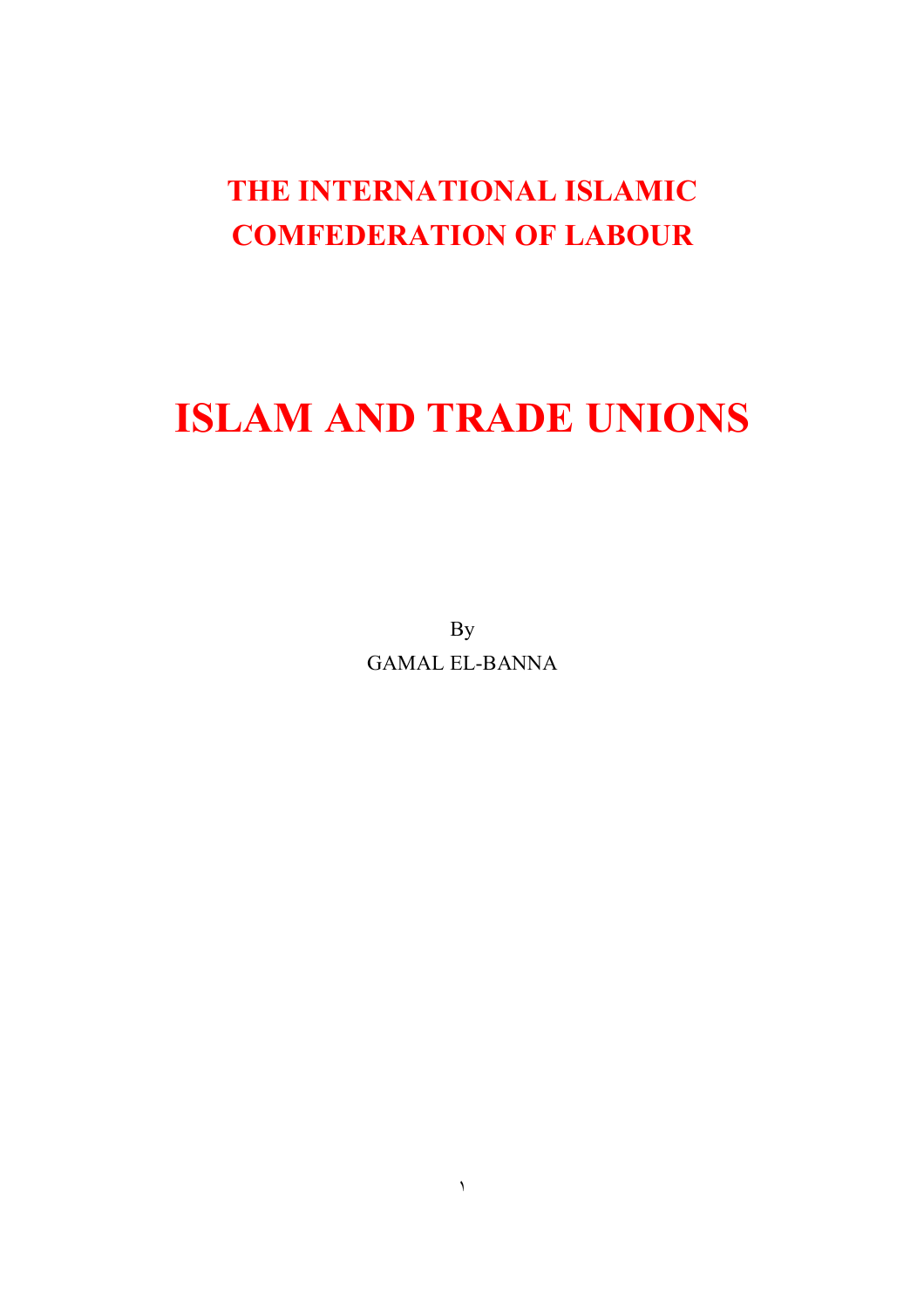#### **ISLAM AND TRADE UNIONS**

The attitude of contemporary Islamic thought towards labour or trade unions is a deplorable one. The majority of Islamic thinkers know little about labour (in its technical sense). A minority wrote in a very simple and naïve manner that cannot tackle or cope with the recent complicated industrial relations. Noah was a carpenter, Idris was a tailor, Moses and, of course, our Prophet Mohamed, were shepherds. Two or three Hadithes<sup>(1)</sup> about work are frequently quoted and that is the stock of trade of the traditionally Moslem thinker. Most of those who wrote about labour avoided any hint to trade unions as if they were taboo. Indeed some of them believe that trade unions are not conforming with Islamic society, or they do not comply with Islamic ethics or policies.

A very bad and serious result had been arisen from this aversion. Trade unions were deprived of Islamic guidance. Most of them follow pragmatic attitude. Others were submitted to communist influence. Islamic associations had been deprived of workers, and became exclusively bourgeois associations with an individual nature and conception, bearing all the defects of the customary bourgeois association.

There is no objective reason for this attitude. The actual reason is the ignorance of the traditional Moslem thinker of Trade unions issue. He does not find any hint to trade unions in the classic books about  $Fikh^{(1)}$ , Hadith and Tafessi $r^{(1)}$  which were written ten centuries ago, and are the established references. The Islamic thought till now mainly concerned with worship, prayers, and rites. Consequently, a wide gap isolated the modern Islamic thinker from this important and vital issue, mainly labour.

This is the actual reason of this aversion and not the incompatibility of the Islamic principles with trade unions.

#### **History proves it:**

Islamic history proves that the Guilds (the predecessors of trade unions) were well established in Islamic society from the third Higra century. The well-known traveler Ibn Batota 1304-1378 who, before Marco Polo and more than Marco Polo, visited most of the known world wrote about the

l

- **(1) The tradition of the Prophet.**
- **(2) Islamic Jurisprudence.**
- **(3) Explanation the Holy Quran.**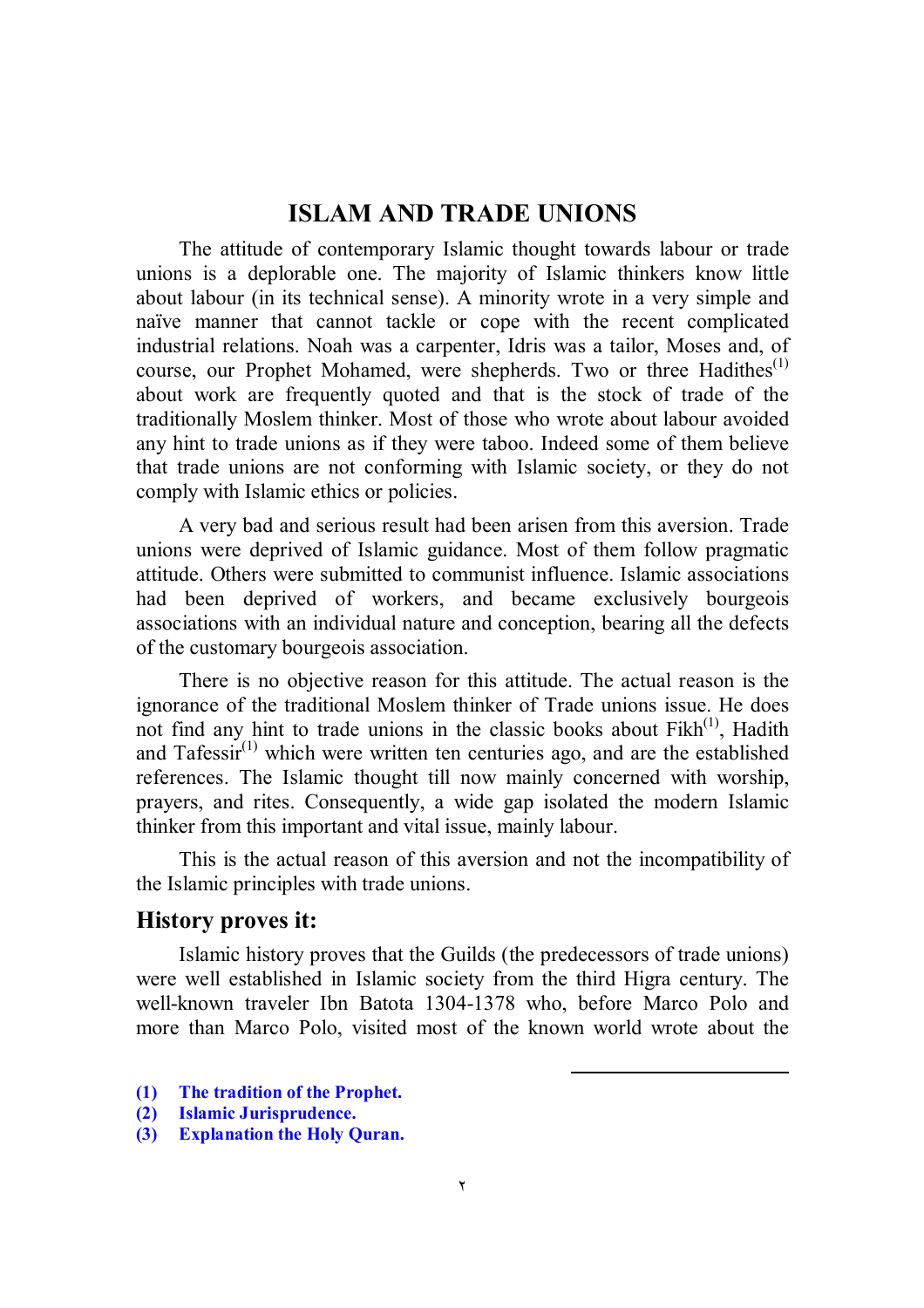«Goudia» أكرمية or Karmia كرمية both words are derived from an Arabic word that meant generosity, which he had met in many Asian Moslem cities. Sometimes these associations were called Brotherhoods or Fraternities. They were organized according to their crafts. Every association has its own Chapel, which is used as it does headquarter, and place of ceremonies and festival. Ibn Batota spoke with admiration about their good customs, kind hospitality, and was eager to meet them whenever he goes. A close link joined these craft associations with the spiritual aspect of the society namely the Sufi Orders الطرق الصوفية every craft has its own Sheikh or Imam. The rites and ceremonies of these craft associations resemble those of Sufi Orders.

Another link that joined these associations with the civil authorities was its recognized relation with Al-Mohtaseb $<sup>(1)</sup>$ .</sup>

These craft associations controlled the craft, put the rules of its practice, represented the masters, the journeymen, and the apprentices.

No one can open a workshop without previous permeation from the guild. A festival must be held to give the nominee his new craft statue (from a journeyman to a master or from an apprentice to a journeyman). The festival is opened by Quran recitation, repeating Al Fatiha الفاتحة and is concluded by prayer and invoking blessings up on the Sheikhs, and Masters of craft, and at last Alsalah up on the prophet.

It is now a well established fact that European Guilds, or Masteries inspired their rules from the Islamic guilds through the Crusade period. Sir Ernest Parker, professor of History in Cambridge University said that the European Miseries inspired their rules from Islamic Asnaf الأصناف or fraternities. He noticed that nothing was heard about these Miseries before the first Crusade, and only after it by 50 years that we heard something about them.

The Islamic craft guilds existed till the beginning of the 19-century. Aly Pasha Mobarek (1823 -1893) an Egyptian savant and ministry of education fixed the number of the craft guilds of Cairo in the second half of nineteenth century by 198, their members by 360489. He described the last vestiges of their old traditions and the ceremony of admitting a journeyman to be a Master. After recitation of the Quran, the Master of the guild put a girdle around the waist of the nominee, and knotted as many knots as the number of his Masters, (usually from three to seven) the festival is concluded by

-

**<sup>(1)</sup> A civil officer responsible for inspecting markets.**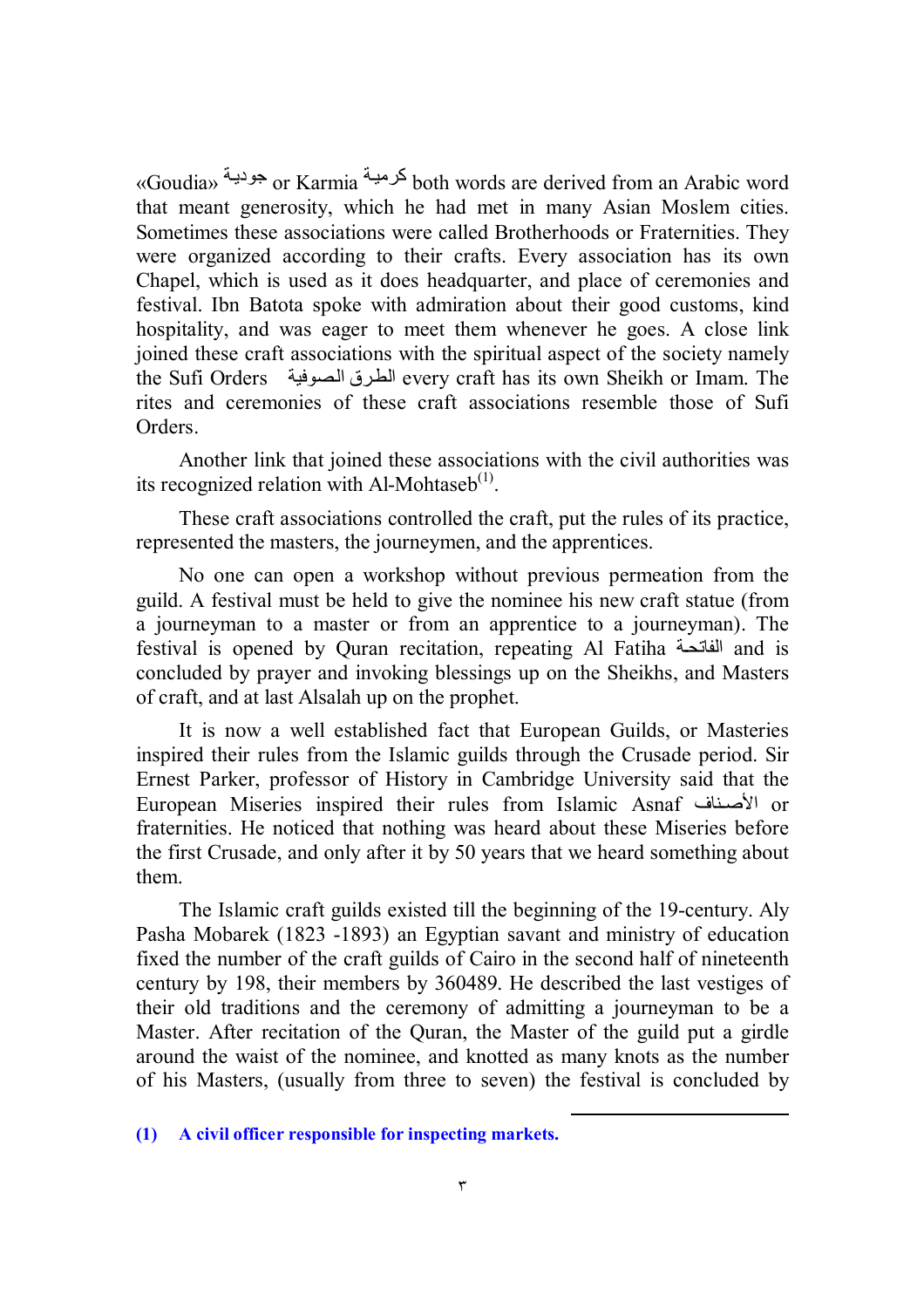prayers, and invoking blessings upon the Sheikhs and Alsalah upon tile Prophet.

The relation between these guilds and Sufi Orders on one hand, and their relation with AI Mohtaseb on the other, proves not only that these guilds were legitimate and recognized associations in the Islamic society from the third Higra century till the thirteenth century, but also that they have useful functions towards their members their clients, the craft and the society as a whole.

True, there is a difference between these guilds and the modern trade unions, but the main idea is the same : representing their members and defending their lawful rights. If this function did not comply with Islamic principles, how then the lslamic society - for. Nearly ten centuries tolerated, recognized, and entrusted some technical functions to the guilds??

#### **The Aims of Trade Unions**

#### **Are The Aims of Islam :**

Although the word «Nikaba» نقابة that is «Trade Unions in recent Arabic is not mentioned in the Holy Quran, yet the word «Nakib» بنقیب (Trade Union Man or President) is mentioned. Verse 12, Chapter 5 «A1 Maida, the Repast».

If we wish to crystallize the aims of trade unions in one word, this word will be JUSTICE. All worlds knows that the workers were exploited and are still exploited, that the conditions of work are inhuman; that trade unions were established to prevent these gross outrages, and to enable workers to live a decent life.

If the foremost aim of trade unions is Justice, then this is the foremost aim of Islam too.

Why? Because Islam is not a religion of worship and prayer only, it has its own social, economic and political rules and principles, which are considered as an integral part of Islam. Prohibiting despotism and usury  $\rm (ALRIBA),$  الزبا imposing  $\rm AL$  SHORA and  $\rm ALZAKAT^{(1)}$  are few, but clear, examples of Islamic principles in politics and economics.

Moreover, Islam is the latest and all over world religion.

l

**<sup>(1)</sup> A Kind of Capital Levy or Social Security. It is roughly about 2 % of the capital or resource deducted and allotted to various kinds of poor Moslems and non-Moslems.**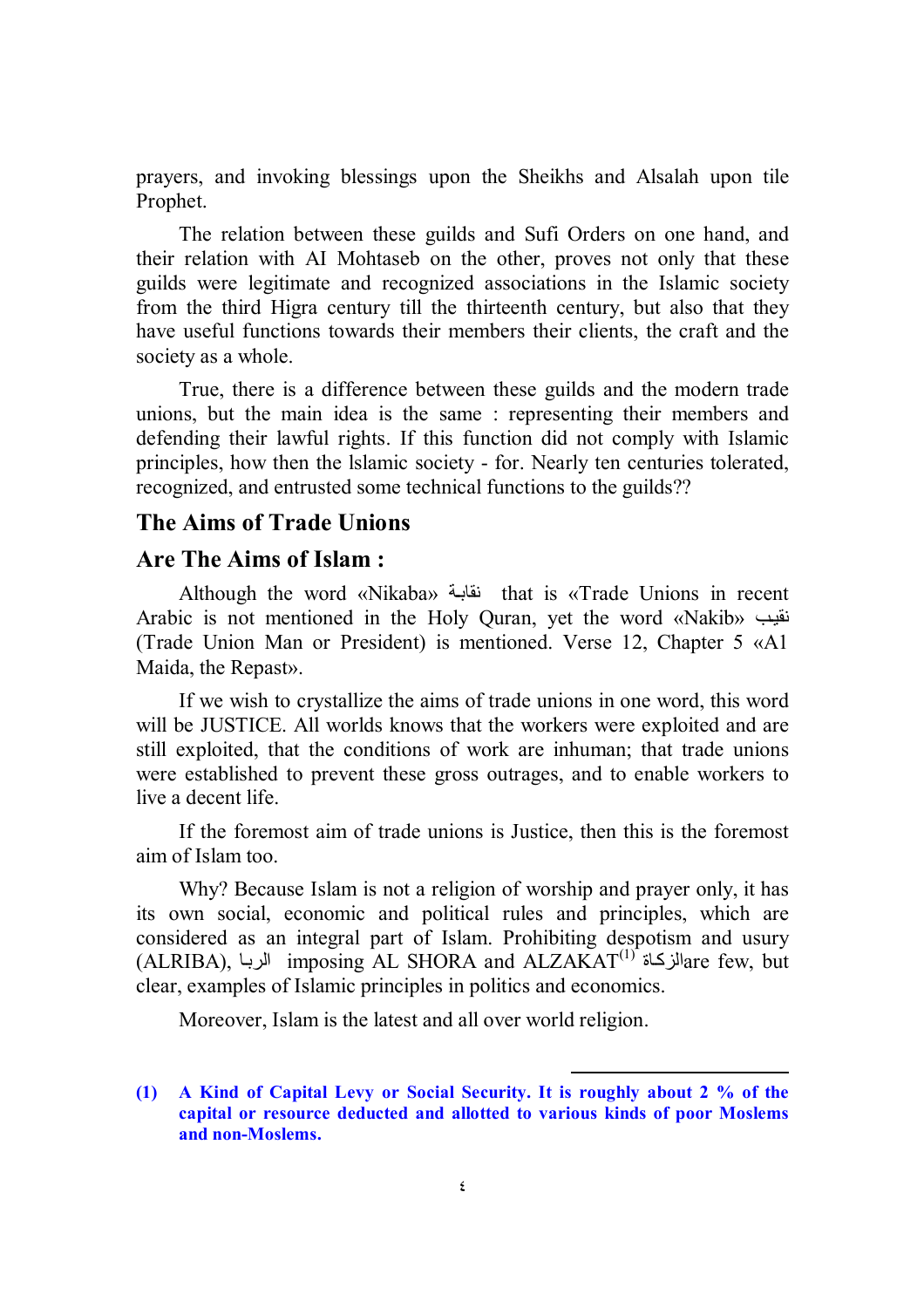Such universal and general religion must have Justice as its supreme aim. Justice is the only principle that can be a basis for a social, economic, political order. Justice is the social virtue, the virtue of virtues, the virtue, and aim of all societies, in all ages.

This explains to us why Justice is the main character of Islam; and this is what distinguishes it from other religions.

The main character of Judaism is Monotheism, of Christianity is Love, and none of these two can be a suitable basis for a social order.

Everyone reads the Holy Quran and Hadith is impressed by the prevalence, objectivity and straightness of Islamic Justice, Islam recognizes the right of the people in a decent life without hunger or fear, considers this a reason foundering the God «Let them adore the Lord of this house who provide them with food against hunger, and with security against fear.» (Chapter Quraish). Practically, trade unions struggle specifically for these two : «food against hunger, security against fear».

In the great social problem, i.e., the poor VS the rich, the have VS the have not, the position of Islam is clear and decisive. It stands by the poor. It imposes ALZAKAT as a positive duty upon the rich towards the poor. Richness arises foreboding «Nay but man doth transgress all bounds, in that he looked upon himself as self-sufficient» (Chapter ALALAK). The prophet preferred to be a poor man all his life. So great was his aversion towards richness that he told his close friend Abd El-Rahman Ibn Owf-one of the first ten believers that he will enter Paradise crawling? Although Ibn Owf put his great wealth in the service of Islam, nevertheless, it was a heavy burden.

When the Prophet saw some poor Arabs in tatters, he was ashamed, his face grew red as if it was dyed by «Pomegranate» as the Hadith told us. This scene, the scene of the poor in tatters, must make the Islamic State blushed as, or even more-than the scene of women in bathing costume. After all it is the exclusive duty of State to apply justice by law whereas many individuals or associations can preach decency.

The Moslem jurists (Fokoha) stated that the just non-Moslem ruler is better than the unjust Moslem ruler, because it is the main function of the Islamic State to apply justice.

When the trade unions stand by the poor, seek justice, they in fact applying the aims and traditions of Islam.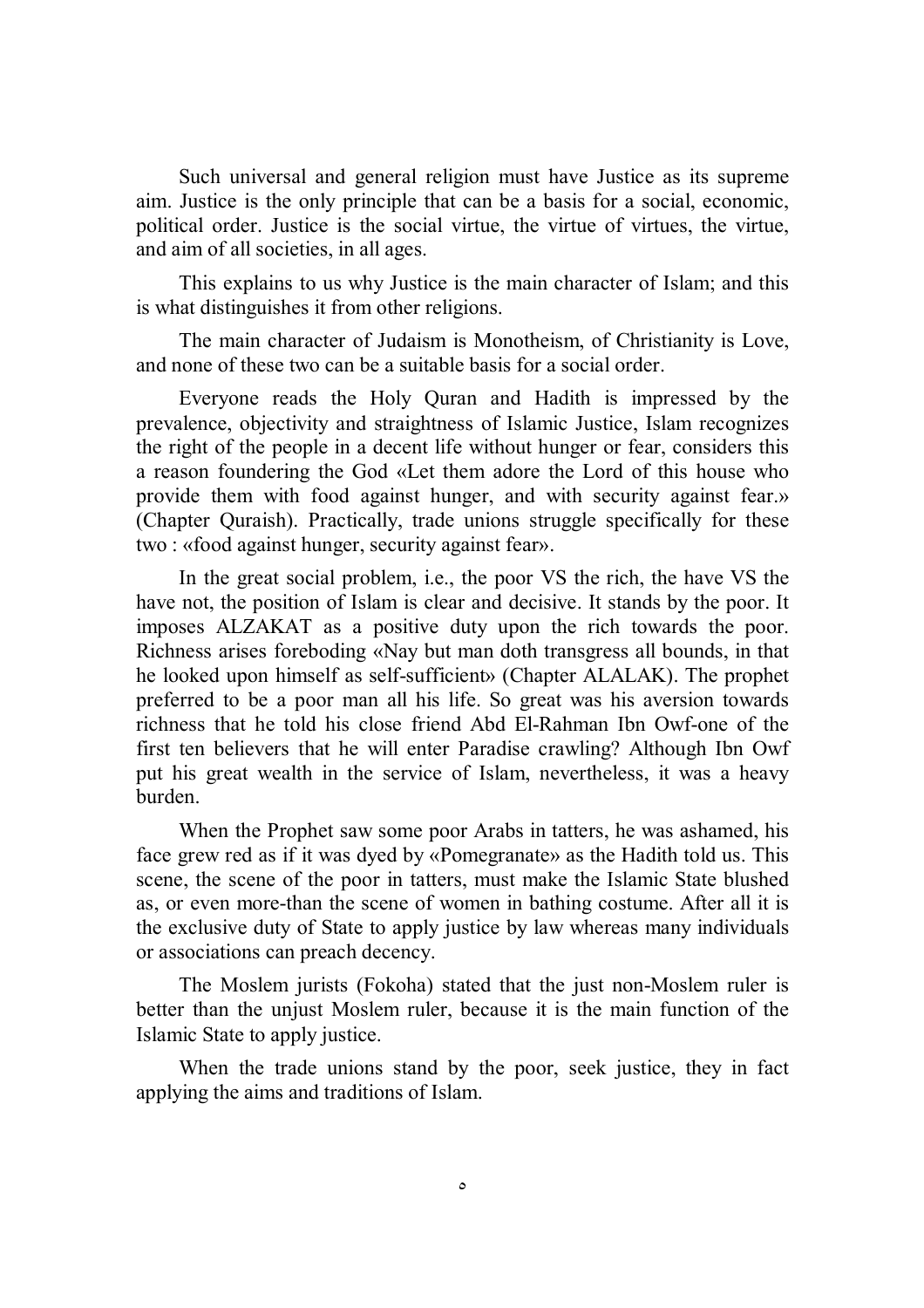The point that can be argued is whether tile justice claimed by trade unions comply with the Islamic justice, True the trade union justice may have a subjective element, but it is after all, the justice claimed by the poor masses this makes it very near from Islamic justice. Anyhow, Islamic can offer its own contribution and can assist in solving the trade union crisis. When the Islamic trade unions put their claims upon Islamic justice, they will lose nothing, and v/ill gain the Islamic full legality and confirmation. This is what the International Islamic Confederation of Labour calls for.

#### **Trade Unions Techniques are recognized by Islam :**

a) Right of Combination :

Some Islamic thinkers believed that Islam prohibits workers combinations. Far from it, Islam not only recognized such combinations, but it also calls for them. It is a well-known fact that Islam applauds gathering, meeting, making prayer in assembly الجماعة equal to 27 individual prayers.

The logic of Islam is that when the individuals gather, everyone forgets his own, and the cause of the all prevails. Gathering obliterates selfishness, which is one of the most hateful sins in all religions. Islam stimulates all Moslems to work together, to acquaint each other with the other, to cooperate, to exchange Salam. Thus when workers assemble to settle their problems together, they follow the regulation and guiding of Islam.

The only alternative way of work is individual one; this is not the way of Islam. It is the way of capitalist, materialist, individualist society whereas the slogan of such society is «Everyone for himself, and the devil takes the hindmost the Prophet of Islam described the lonely individual as a Satan.

Right of Combination can be considered in principle the only recognized channel for social work, and if this combination aims at right and useful objects, then it can be the incarnation of the directive Verse 2 in Chapter Al Maida to cooperate and help one another in righteousness and piety.

b) The Right of Strike and Boycott :

Islam calls for everyone who was denied his lawful rights, or badly treated, or suffer injustice to defend his rights. If he were killed in defending his own property, he would be a martyr, because if he submits, then the rule of might and not the rule of right will prevail.

Upon this principle, the legality of Al Jihad (Islamic war) was established. This is clear from the first Verse that permits fighting (Verse 39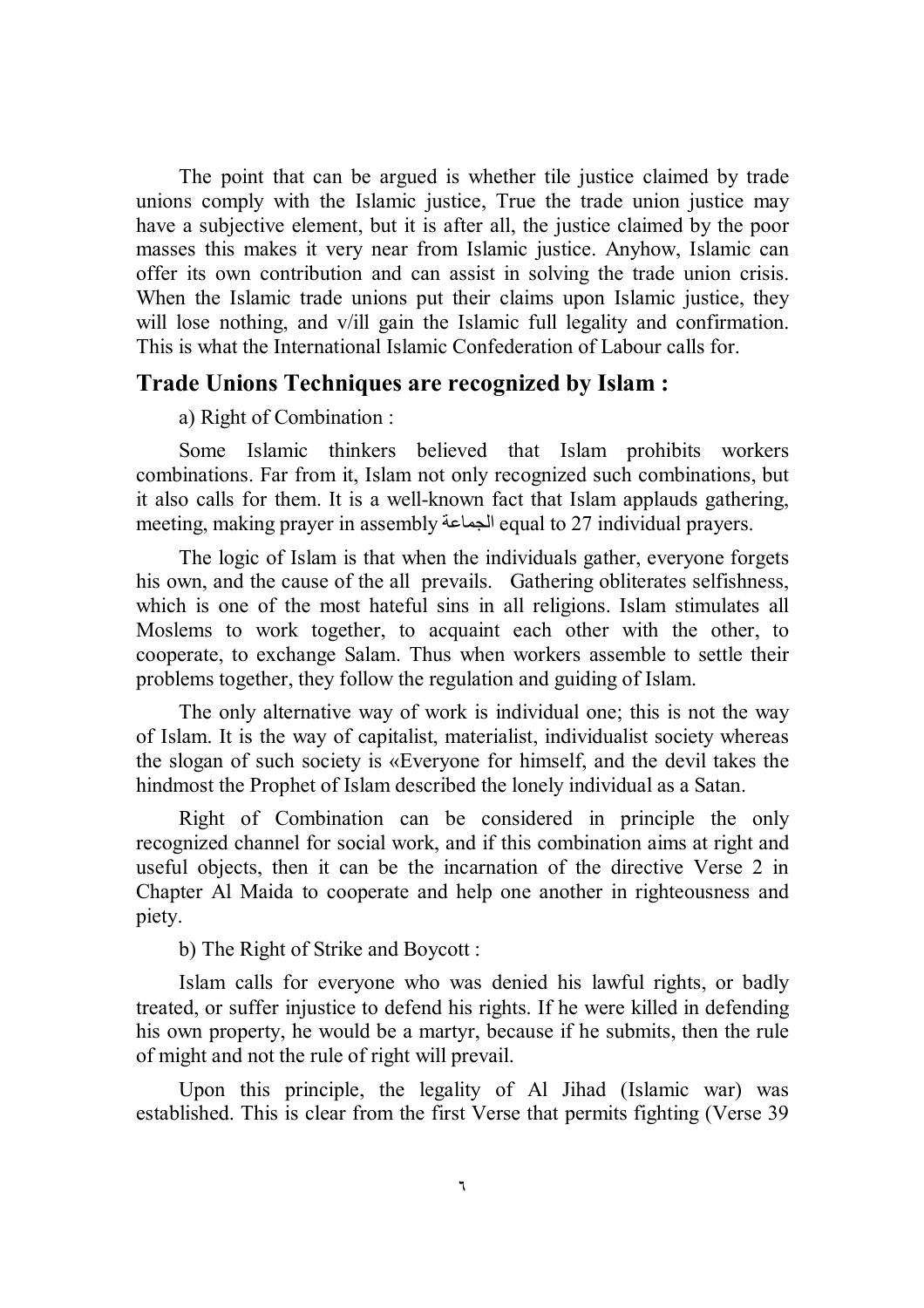Chapter Al Hajj) «To those against whom war is made, permission is given to Tight, because they are wronged, and verily God is most powerful for their aids and again in Chapter Al Shora «the blame is only against those who oppress men with wrong doing and insolently transgress beyond bounds through the land, defying right and justice. For such there will be a penalty grievous» (Verse 42) from these two Verses, and many others, it is clear that Islam gives everyone the right to defend his lawful claims and freedom. If he was unable to do that, then he must immigrate to other land according to the command of the Holy Quran (Verse 97, Chapter Al Nissai «Women").

Indeed, this principle was the cause of the Prophet emigration (Hegra) from MECCA to AL MADINA.

The prophet stated in one of his confirmed Hadithes that it is the duty of each Moslem, to change any wrong by hand, if he could not by tongue, if he could not by heart, and this is the least of the Iman ( Faith الإيمان The Hadith applied the text of Verse 104, Chapter AL OMRAN(3) «Let there arise out of you a band of people inviting to all that is good, enjoining what is right and forbidding what is wrong, they are the ones to attain felicity».

A celebrated Moslem jurist (Fakih) Tag El Din Abdel Wahab Al Sobky (died 771 H.) wrote a book about the obligations of the Moslem artisan. He stated that it is the duty of the Moslem artisan to abstain from doing anything that is prohibited by Islam. He stated that the goal jailer must assist a prisoner to escape if be knew definitely his innocence, the executioner must not kill anyone be knew his innocence, if he did, he will be an accomplice before God, the donkey man must not drive women to places of vice, even if they gave him plenty of money, the cobbler must not use pig leather and so forth. Probably Al Sobky went so far, but it is a recognized Islamic rule, «NO OBEDIENCE FOR A CREATURE IN DEFIANCE OF THE creators. The Holy Quran does not accept obedience of the masses to their rulers and magnates as an excuse of shaking their belief. This is very clear from many Verses.

Work in Islam is governed by Islamic regulations. The employer, or even the state cannot compel a worker to do anything contrary to Islam. If this happened, it is the lawful right, nay duty, of the worker to abstain from doing it, or by the trade union terms to boycott it. We can state with confidence that all kinds of exploitation, of injustice is contrary to Islam, and it is the right of the workers to oppose them by all peaceful means.

Now, let us examine this fearful and hated word STRIKE. Actually it is a negative practice that workers resort to, after all other peaceful means had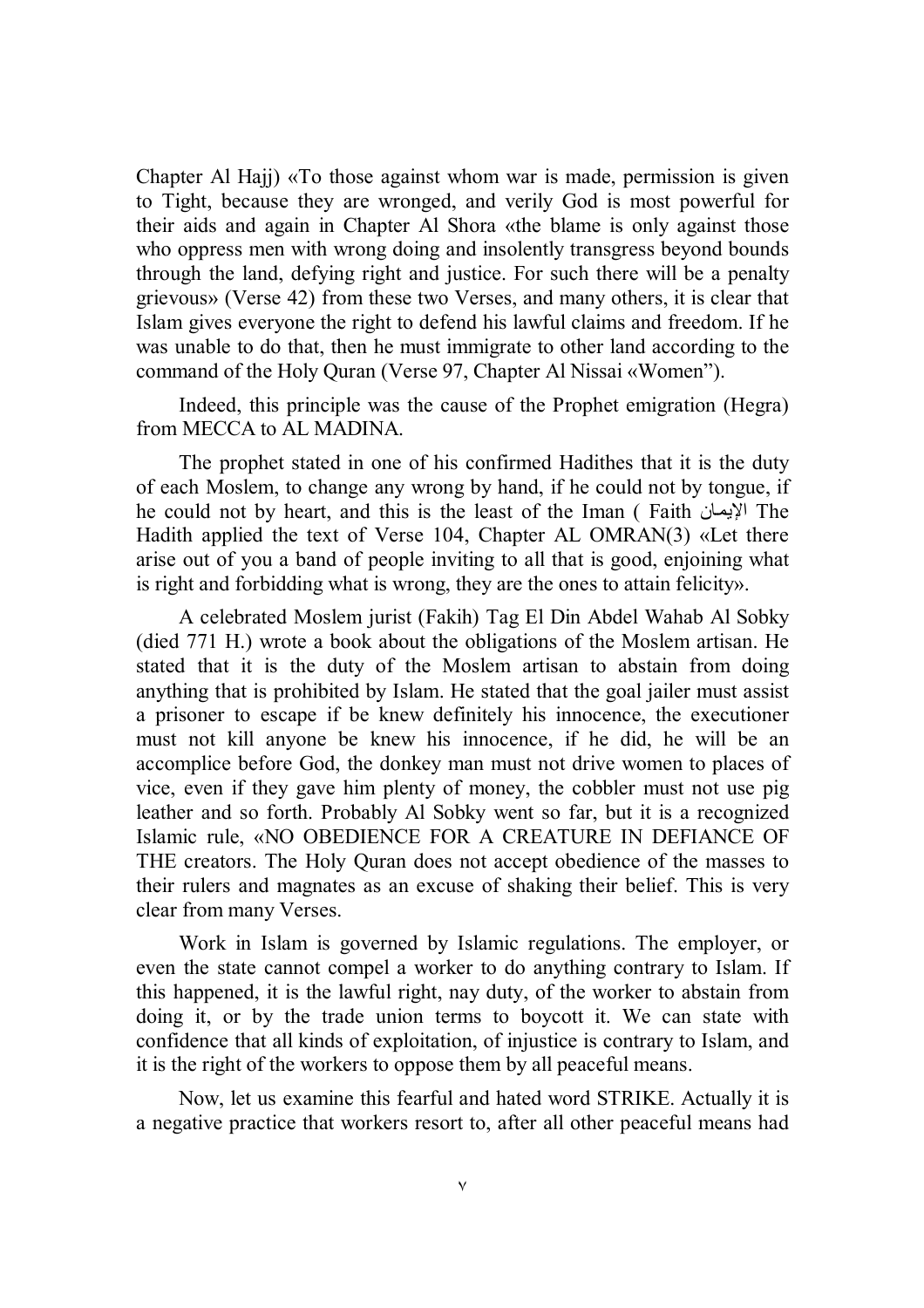been exhausted, to defend their lawful rights. If Islam gives the Moslems the right to use positive means to defend their lawful claims, then it cannot deny them a passive one. No one can say that Islam in principle - does not recognize strikes in a capitalist (or as they called it a free society). The essential point is not the technique, but the aim and how far it conforms to justice. If it conforms to Justice, then Islam not only approves it, but also applauds it.

We confess, strike is a kind of industrial war. It causes disturbance and much damages and loss, but it is a due punishment in a capitalist society. In the absence of Islamic Justice, there is no alternative. If the Islamic Justice is applied truly in law and practice, then there will be no need for strikes, because Islamic Justice will guarantee to the workers their lawful rights; if any deviation, or misapplication occurs, the courts can correct it,

(c) Collective Bargaining and Agreements :

Islam recognizes the freedom of two parties (or more) in any transaction, whether it was buying, selling, or any other agreement, so far that this agreement conforms with Islamic ethics and regulations. «The CONTRACT is the law of the CONTRACTED» is a famous and general rule. But Islam pre-supposes the full freedom and equality of the two contracted parties, the inexistence of any element of coercion, the conformance of the subject of the contract with Islamic regulations. If any contract is concluded under any kind of pressure or necessity, or if the two parties are not equals, or if the contract contains any prohibited element, then this contract is not a legal Islamic one.

When we consider the contract as between employer and worker, it is clear that the worker cannot be an equal to the employer; also he never has the real freedom, even if he has the legal or formal one. The worker must eat and support his family - usually a big one - he has no means of subsistence but his power to work, and so he is obliged to work on the employer's own terms. He has no say, not only because he is not equal and is under awful pressure, but also because in such cases there is no bargaining altogether. There is a written contract. The worker must sign it if he wishes to be appointed. He cannot modify or adjust anything, and must take or leave the contract as a whole. Since he is obliged to work, have no alternative, he accepts the contract whatever unfair it might be. Such contracts are called in legal term «Submission Contracts». They are not conforming with Islam according to one of our contemporary jurist, the late martyr ABDEL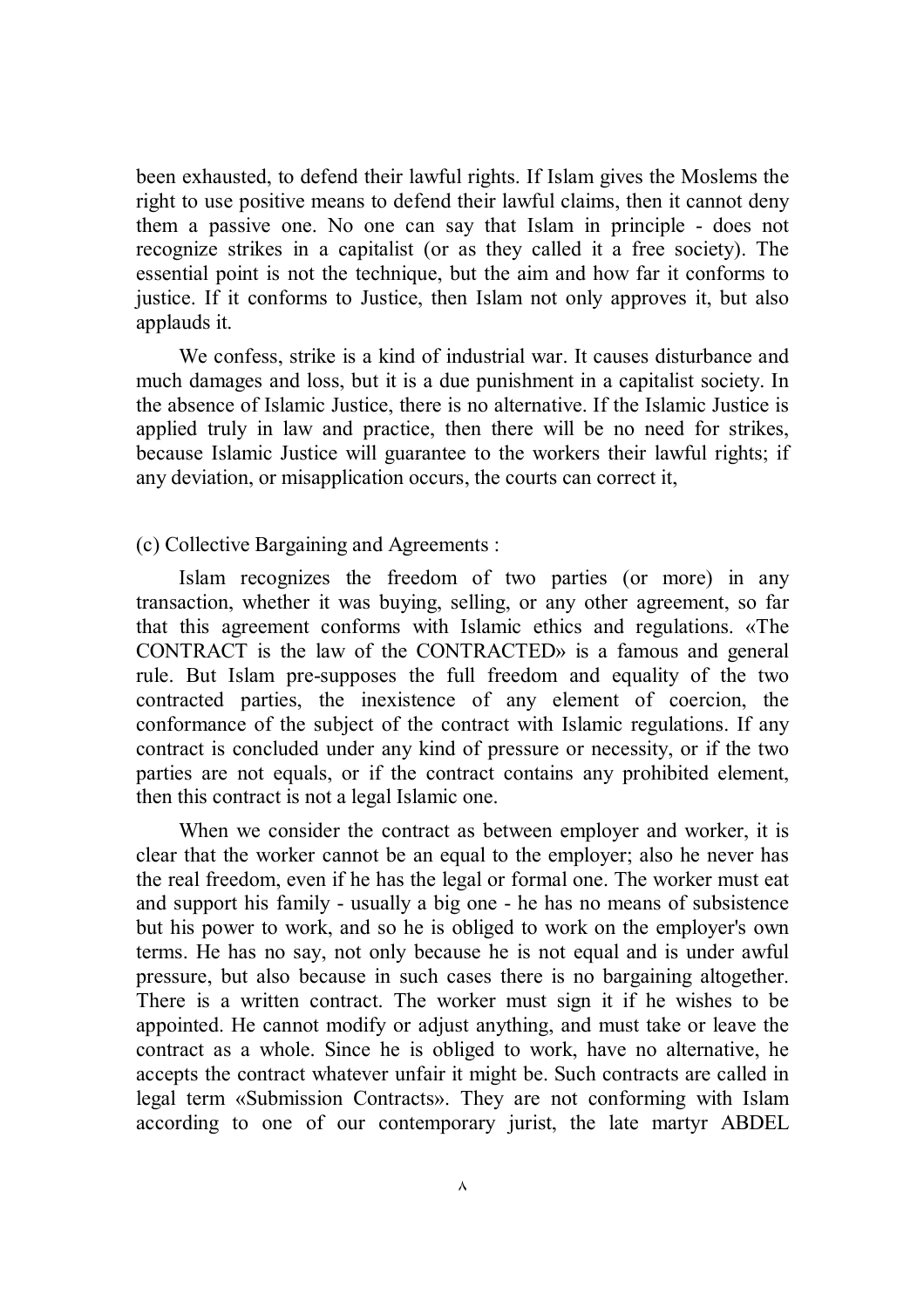KADER ODA, in his famous book, «Islamic Sharia and Modern Laws». Professor ODA's proof was one Verse in Chapter AL BAQARA (The Cow).

This Verse (282) which is the longest verse in all the Quran determines in details the items of an Islamic contract. Its first half is as follows :

«0ye who believe, when you deal with each other, in transactions involving future obligations in a fixed period of time, reduce them to writing. Let a scribe writes down faithfully as between the parties, let not the scribe refuse writes as God taught him, so let him write. Let him who incurs the liability dictate, but let him fear his Lord God, and not diminish ought of what he owes. If the party liable is mentally deficient or weak or unable himself to dictate, let his guardian dictate faithfully. And get two witnesses out of your own men, if there are not two men, then a man and two women such as you choose for witnesses so that if one of them errs, the other can remind her. The witnesses should not refuse when they are called on ».

Mr. Mohamed Assad in his book, «The Message of Quran», translated the sentence that begins with «Let a scribe write down. Faithfully as follows: «Let a scribe write it down equitably etc. The word equitably is more precise and accurate than the word faithfully because the Quran used the Arabic word (by justice) which, of course, gives the meaning of equity.

From this Verse we can deduct these rules :

- (a) A written contract must be concluded in transactions involving future obligations in a fixed period of time.
- (b) A neutral scribe and not one of the two parties will be entrusted with writing and he must do that equitably (or faithfully).
- (c) This scribe must not refuse to write (as God has taught him).
- (d) The party «who incurs the Usability» dictate the conditions of the contract. This rule is very important, because this party in case of a contract between employer and worker - is the worker. Actually the employer and not the worker dictate the contract in clear defiance with the Verse.
- (e) If the party liable is mentally deficient, or weak or unable himself to dictate, Set his guardian dictate faithfully.

This rule - like item (d), is very important.

Mr. Mohamed Asad in explaining the meaning of weakness or disability of the party liable said; «because he is physically handicapped, or does not fully understand the business terminology used in such contracts, or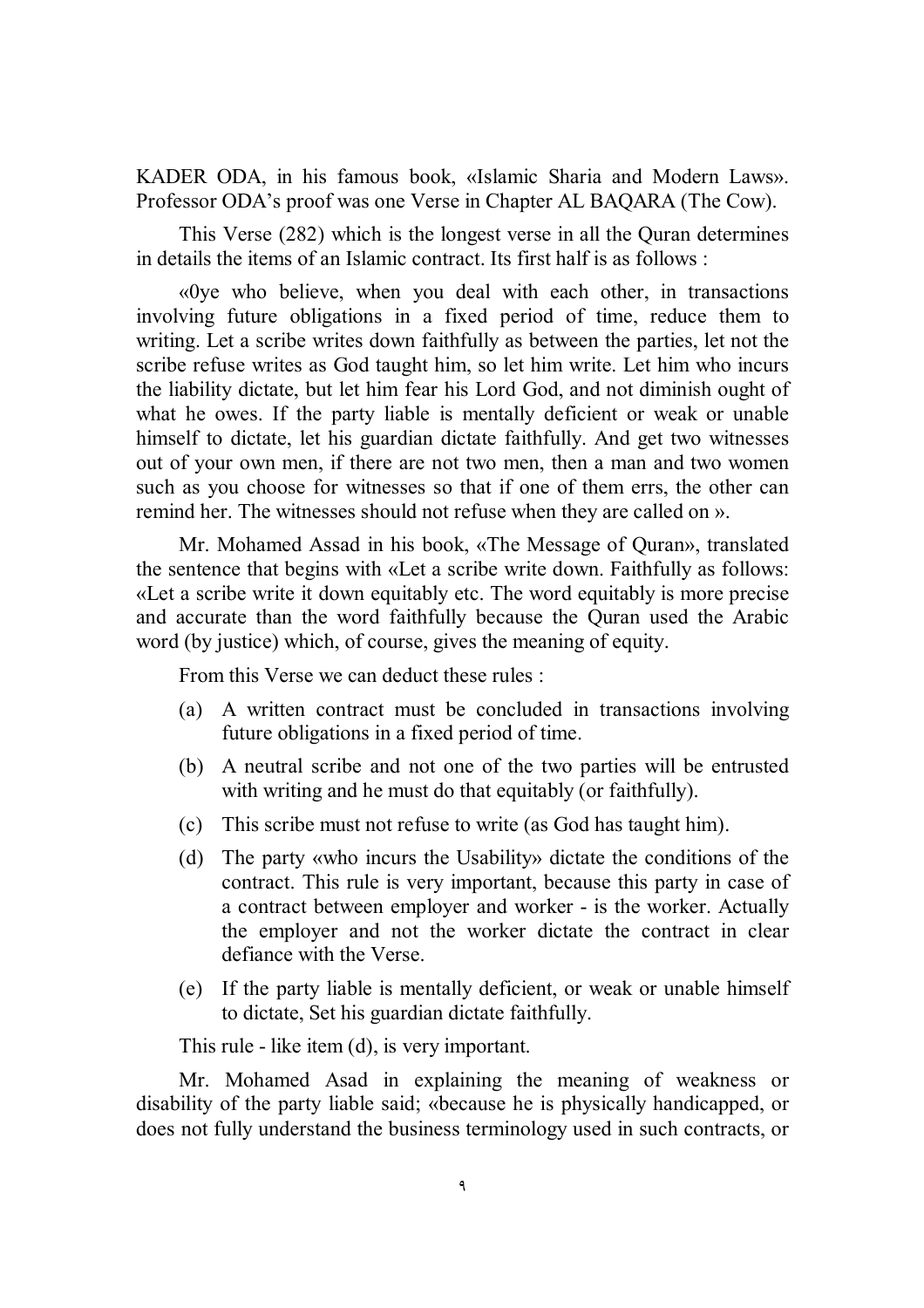is not acquainted with the language in which the contract is to be written<sup>(1)</sup> $\delta$ . Now all these descriptions are the characteristics of all workers. The worker is weak by his very position, he usually does not understand the terminology of such contracts, he may be illiterate as the majority of workers in developing countries. So s. guardian must be entrusted with dictating the conditions of contract on behalf the workers. No such guardian can be found better than the TRADE UNION.

In the light of this Verse we can state with all confidence that a contract concluded by an employer only is in clear contrast with the Quranic conception and qualifications of such contract. There is no neutral and accepted scribe, there is no witnesses, there is guardian. In fact, it is an arbitrary contract imposed by the strong party upon the weak party who is obliged to accept it.

On the other hand a collective contract: negotiated by a trade union with an employer contains all the Islamic merits, advantages and guarantees sleeked in such contract.

Verse 282 stated all the sleeked guarantees in brief and precise words. No convention of I.L.O. can attain its perfection.

-

**<sup>(1)</sup> The Message of Quran by Mohamed Asad, p. 83.**